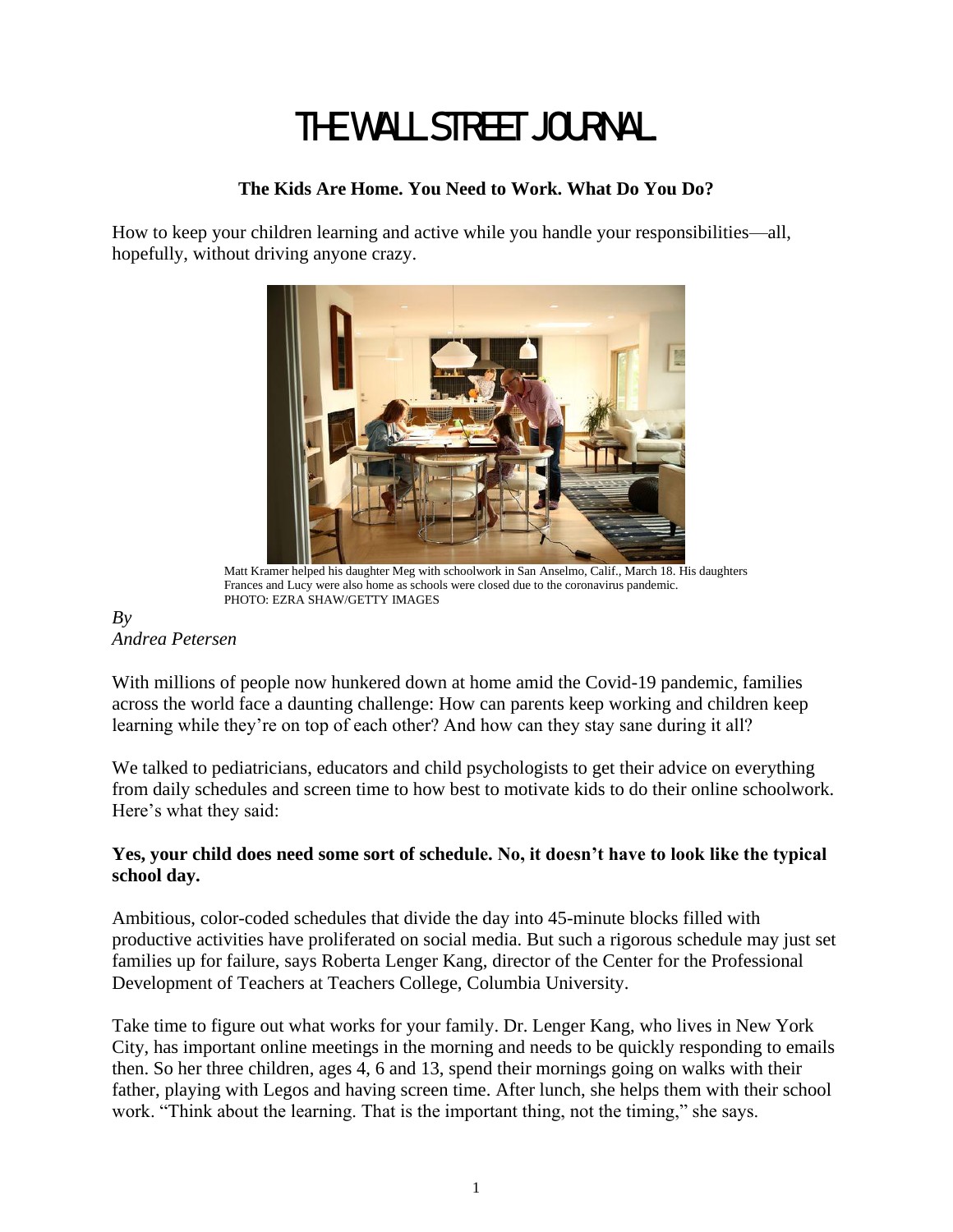Still, kids do need a structure, says Rebecca Rialon Berry, clinical associate professor of child and adolescent psychiatry at NYU Langone Health. "Children thrive on routine, which can help them feel safe, regulated and calm," she says.



Colin, 10 years old, whose school was closed because of the coronavirus, did schoolwork at home in Washington, D.C., on March 20. PHOTO: ERIC BARADAT/AGENCE FRANCE-PRESSE/GETTY IMAGES

So, neither kids nor parents should lounge in their PJ's all day (no matter how tempting that may be). In the morning, children should do their typical getting-ready-for-school routine, such as brushing teeth, making beds and dressing in what they'd usually wear to school, Dr. Rialon Berry says. Keep bedtimes and wake times relatively consistent. Daily physical activity is important, too: Take time for "recess" outside or an indoor dance party. And give children a say in their schedules. You'll get more buy-in that way, she says.

It can be helpful to define the beginning of the school day in a physical way, such as going for a walk, says Mary Alvord, a psychologist in Chevy Chase, Md. That can provide at least some psychological separation between "home" and "school."

#### **Be creative—and try virtual help—to motivate kids to do their schoolwork**.

As any parent who has dealt with evening homework tussles knows, it can sometimes be tough to get kids to complete their assignments. And now there's a whole lot more schoolwork that parents are on the hook to supervise.

Opt for "positive reinforcement over negative corrections," advises Dr. Lenger Kang. For younger kids, under age 8 or so, "giving out high-fives" can be enough. The reward of a snack or screen time after a certain amount of schoolwork can also motivate kids, she says.

Dr. Alvord suggests hiring high-school or college students (who likely have a lot more time on their hands now) as virtual tutors for an hour or so a day to supervise schoolwork.

"It is a way to change the dynamic," she says. Children will think "it is kind of cool" to spend time with an older student and will more likely get their work done without a struggle. It can also ratchet down tension within the family.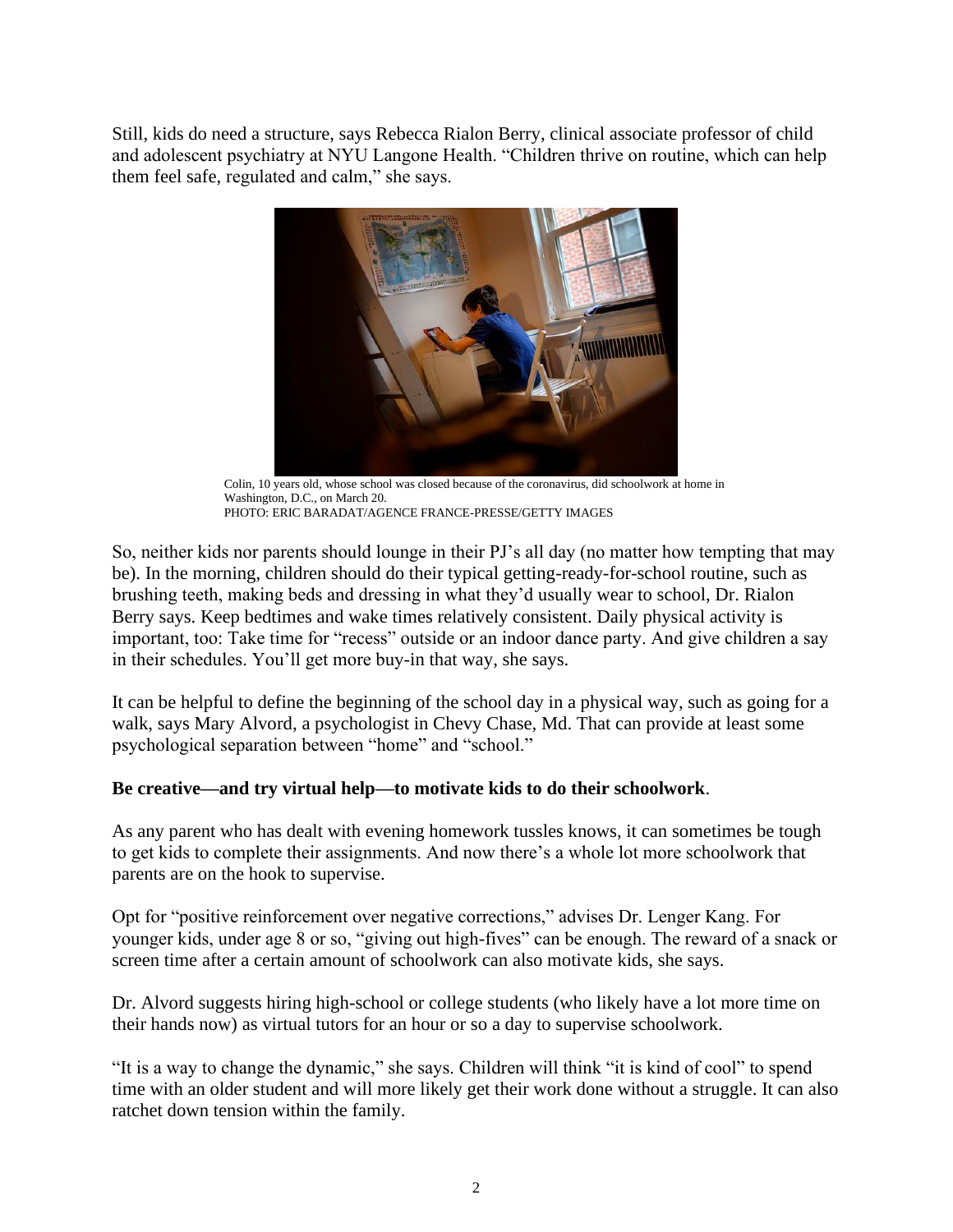## **Parents must agree about who is "on."**

While middle- and high-school students may be relatively self-sufficient during their at-home school day, especially as more school districts get their curricula up and running, most elementary-schoolers and younger children will need a parent to supervise.

Parents must work out who does what and when—but not in front of the children. Divvying up household responsibilities can cause conflict in the best of times. When both parents are working from home, "there can be a lot of conflict around whose job is more important, who has a deadline," says Paul Donahue, a child psychologist in Scarsdale, N.Y. "As much as possible, we want to iron out those [issues and responsibilities] outside of earshot of the kids," he says. "Each person has to make sacrifices."

#### **Screen-time rules can be relaxed. A lot.**

Pediatrician Dimitri Christakis is a lead author of the American Academy of Pediatrics' media guidelines for young children, which recommend that preschoolers (ages 2 to 5) "limit screen use to one hour per day of high-quality programs." But even he says those recommendations are unrealistic in the current reality when many parents are working from home without child care.

"The guidelines were never issued with the apocalypse in mind," he says. Instead, he recommends parents limit preschoolers' screen time to four hours a day.

"Of all the age groups, preschool has a fair amount of high-quality educational programming," says Dr. Christakis, who is also the director of the Center for Child Health, Behavior and Development at Seattle Children's Research Institute. He suggests that parents use guides like those from Common Sense Media, a nonprofit that recommends age-appropriate entertainment, to choose content and talk to children about what they have seen and learned.



Joy Malone's daughter watched video on a device at her home in New Rochelle, N.Y., in an area under lockdown because of a coronavirus cluster, March 19. PHOTO: JOY MALONE/REUTERS

For elementary-schoolers, Dr. Christakis suggests limiting recreational screen time (not including what's necessary for online learning) to three hours a day. "Given parental needs in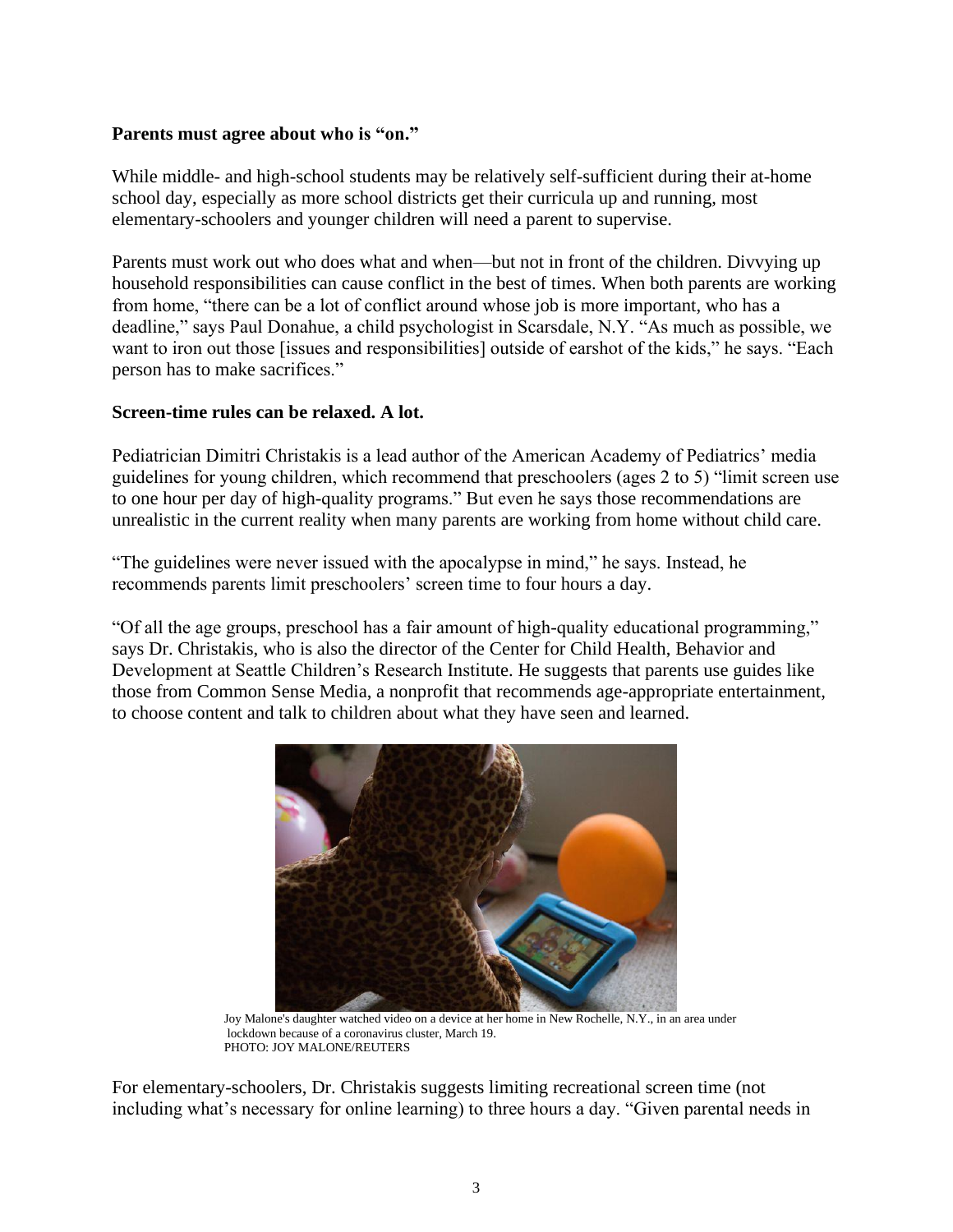this situation, we should be willing to be fairly lax about these things," he says. For middle school and high school, Dr. Christakis says to make sure tweens and teens are spending at least four hours a day away from screens (not including sleep time). There should be no screen time during meals, and for at least one hour before bedtime.

## **Kids still need a social life.**

Between social media and multiplayer gaming, older children and teens tend to have a lot of experience connecting with their friends digitally. But younger children need to spend time with their friends in this new world, too.

"Young people really rely on social connections. Not having it, over time, can have an effect on mood and self-esteem," says Dr. Rialon Berry.

Parents can arrange virtual playdates using Google Hangouts or [Zoom.](https://zoom.us/ent?zcid=2582&mod=article_inline) Dr. Lenger Kang is helping her 13-year-old son set up an online Dungeons & Dragons club with his friends.

Dr. Donahue, the child psychologist, says responsible teens also could take walks together—as long as they stay 6 feet apart, as public-health officials recommend.

## **Some time alone is good, too.**

Kids, especially teens, still need some physical and psychological space. With families suddenly spending so much time together, a spike in squabbles is probably inevitable, especially among siblings.

It is important for each child to spend some time alone to decompress, says Dr. Rialon Berry. For siblings who share a room, she suggests that each child gets at least 30 minutes a day in their room alone to do what they want.

Many teenagers are used to a certain amount of physical freedom. They may have had cars, jobs and liberal curfews. Now, they might be chafing at new rules and saddened by their loss of freedom.

"We have to recognize that they, too, are experiencing stress and strain," says Nathaniel Beers, a pediatrician at Children's National Hospital in Washington, D.C. Parents should give them privacy to connect with their friends and "vent to their community," he says.

Brad Sachs, a family psychologist in Columbia, Md., says parents can help teens who are "rattling the cage for more independence" by encouraging their social consciousness and sense of altruism. Suggest that they offer to pick up groceries for a senior, or that they communicate with an isolated family member through FaceTime.

Says Dr. Sachs, "Those concrete actions tend to take the edge off that loss of autonomy."

*Ms. Petersen is a reporter for The Wall Street Journal in New York. She can be reached at [andrea.petersen@wsj.com.](mailto:andrea.petersen@wsj.com)*